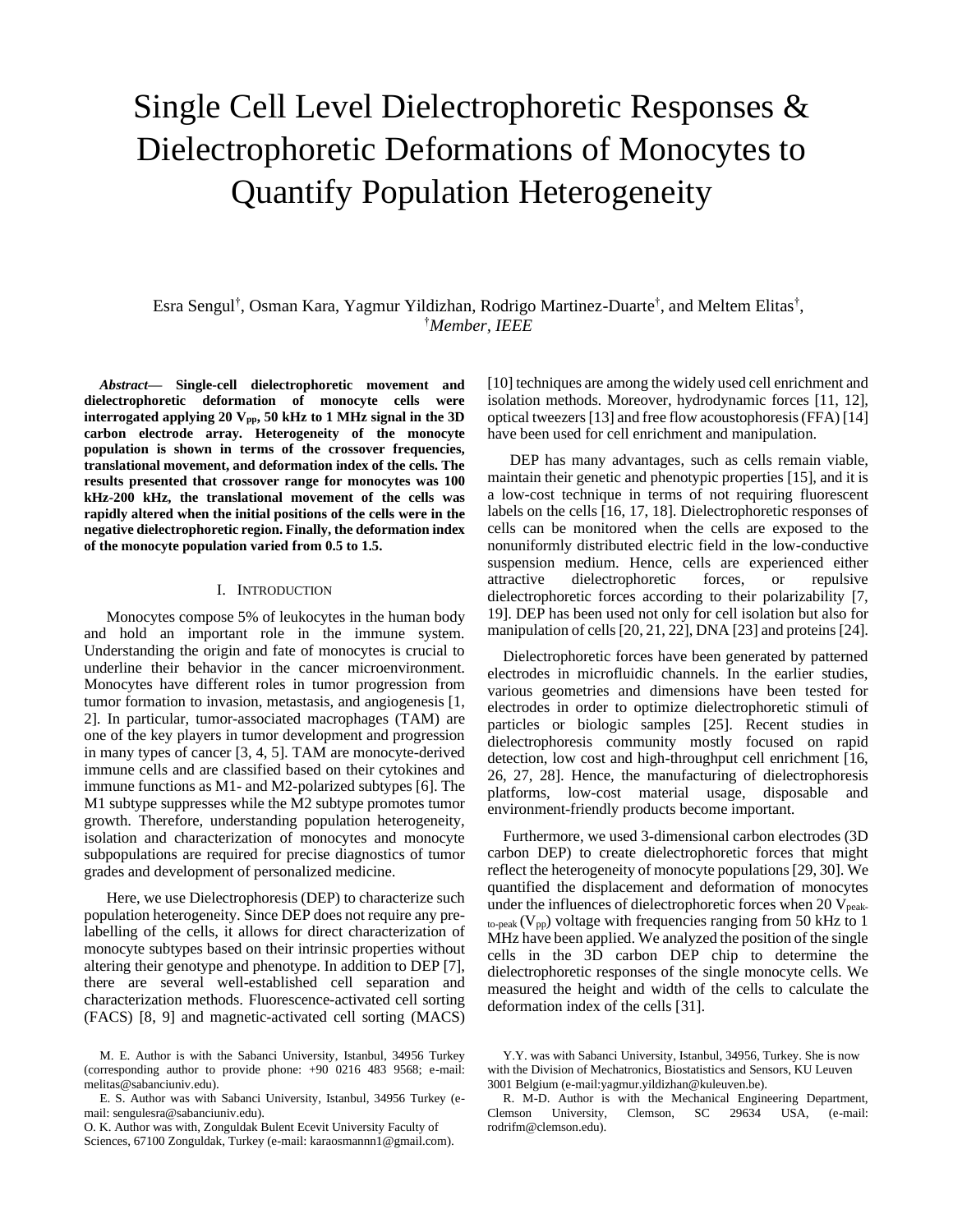#### II. MATERIALS AND METHODS

# 1. 3D CARBON-DEP DEVICE MANUFACTURING

The fabrication of 3D carbon-microelectrodes has been described in detail [32, 33]. In short, a two-step photolithography process with SU-8 (Gersteltec, Pully, Switzerland) was implemented on a silicon wafer to create the 3D precursor structure to the micro-electrodes. The photoresist pattern was then carbonized at 1000°C in a nitrogen atmosphere. The carbon electrode array featured 218 intercalated rows with 14 or 15 electrodes each. Individual electrodes had a height of 100 μm and a diameter of 50 μm. A thin layer of SU-8 was then applied to isolate the planar connectors and make the bottom channel plane. From a 127 mm thick double-sided pressure-sensitive adhesive (PSA, Switchmark 212R, Flexcon, Spencer, MA, USA), a 1.8 mm wide, 3.2 cm long channel was cut and glued to a pre-drilled polycarbonate [34]. This arrangement was then manually placed around the carbon-electrode array and closed using a rolling press.

# 2. DEP Buffer Preparation

A DEP buffer with low electrical conductivity was prepared according to previous formula [35], 8.6% sucrose (Product no: LC-4469.1, neoFroxx, Hesse, Germany), 0.3% glucose (CAS Number 59-99-7, Sigma-Aldrich, Darmstadt, in accordance with the pre-specified formula [34], Germany) and 0.1% dilution. Bovine Serum Albumin in distilled water (BSA, Product Code: P06-1391050, PAN-Biotech, Aidenbach, Germany). The conductivity of the final suspension was  $20 \mu S$ / cm as measured (Corning Model 311 Portable Conductivity Meter, Cambridge Scientific Products, Watertown, MA, USA).

## 3. Cell Preparation

U937 monocyte cells are human myeloid leukemia cell lines obtained from the American Type Culture Collection (ATCC, Manassas, VA, USA) were maintained in 10% fetal bovine serum (FBS; PAN-Biotech, Aidenbach, Germany) RPMI (Roswell Park Memorial Institute) - 1640 medium (Product Number: P04-18047, PAN-Biotech, Aidenbach, Germany) 37°C from (EC 160 CO2 Incubator, Nuva, Ankara, Turkey) in a humidified incubator at  $5\%$  CO<sub>2</sub> - 95% air atmosphere in plastic bottles.

Cells were centrifuged at 3000 rpm (Z601039 - Hettich® EBA 20 centrifuge, Merck, Darmstadt, Germany) for 5 minutes to remove the remaining culture medium and resuspended twice in DEP buffer.

#### 4. Experimental Setup

The experimental setup consisted of the signal generator (Model: GFG-8216A, GW Instek, New Taipei City, Taiwan), an oscilloscope (Part Number: 54622D, Agilent Technologies, Santa Clara, CA, USA) to create the electric field. A desktopacquired, upright microscope (Model: Nikon ME600 Eclipse, Nikon Instruments Inc., Melville, NY, USA) to acquire and analyze cells for monitoring, recording and analyzing images (Hewlett-Packard Company, Palo Alto, CA, USA), a programmable syringe pump to flow cells and DEP buffer (Model: NE-1000, New Era Pump Systems Inc, Farmingdale, NY, USA) and our 3D carbon-DEP device. To create a reservoir, 20–200 μL pipette tips (Manufacturer ID: 3120000917, Eppendorf, Hamburg, Germany) used as a reservoir at the inlet and outlet of the microchannel. Tygon micro-perforated tube (Manufacturer ID: AAQ02103-CP S-54-HL, Cole-Parmer, Vernon Hills, IL, USA) was used to connect the syringes and microchannels of the 3D carbon-DEP chip.

# 5. Experimental Procedure

First, the 3D carbonDEP chip was sterilized with 70% Ethanol and rinsed with DI (deionized) water. Next, the chip was filled with DEP buffer and all the bubbles on the chip were removed. 40 µL of the cell suspension was loaded into the chip using a syringe pump. The flow rate was  $10 \mu L/min$ . When the cells reached the electrode area, the flow was stopped, and the cells were released for 30 seconds. A signal with 20 Vpp frequencies ranging from 50 kHz - 1 MHz was then applied using the function generator [36]. The movement of the cells was generated due to the dielectrophoretic forces, there was no fluid flow in the microfluidic device.

# 6. Image Acquisition and Analysis

All images were recorded using a  $10 \times$  lens mounted on the Nikon Eclipse vertical optical microscope. Then, the acquired images were analyzed using ImageJ (version 2.0 National Institutes of Health, Rockville, MD, USA). Since each image considers the location information of the cells for a given frequency, we measured the positions of the cells in the electrode array. Afterwards, we evaluated the location of the cells according to type and magnitude of the dielectrophoretic forces they experienced. The dielectric forces are valued from 3 to -3. The dielectric force on 3 considered as the strongest pDEP and -3 as the strongest nDEP. We used VideoLAN Client (VLC, VideoLAN version 1.8, Paris, France) to convert image sequences into the movies.

#### III. RESULTS

DEP allows characterization of cells based on their electrical polarizability and the resulting specific translational dielectrophoretic forces ( $F_{\text{DEP}}$ ) given in **(1**).

$$
F_{\text{DEP}} = 2\pi \varepsilon_{\text{m}} r^3 \text{Re}[f_{\text{CM}}] \nabla E_{\text{rms}}^2 \qquad (1)
$$

where applied electric field (E) and the permittivity of the suspending medium  $(\mathcal{E}_m)$  are the parameters that equally affects all types of cells in the electrode array. However, the real part of the Clausius-Mossotti factor  $Re[f_{cm}(\omega)]$  introduces specificity based on the membrane thickness (d), radius (r), conductivity ( $\sigma_{int}$ ) and permittivity of the cells ( $\epsilon_{int}$ ) and their surrounding buffer, in **(2, 3)**,

$$
f_{\rm cm} = \frac{\varepsilon_{\rm eff}^* - \varepsilon_{\rm m}^*}{\varepsilon_{\rm eff}^* + 2\varepsilon_{\rm m}^*} \qquad (2)
$$

where  $\mathcal{E}_{\text{m}}^{*}$  is the complex permittivity of the medium,  $\mathcal{E}_{\text{eff}}^{*}$  is the effective permittivity of the cell using **(3)** and **(4)**, according to single-shell model, the imaginary number (j) [25, 26].

$$
\mathcal{E}^* = \mathcal{E} - \frac{j\sigma}{\omega} \tag{3}
$$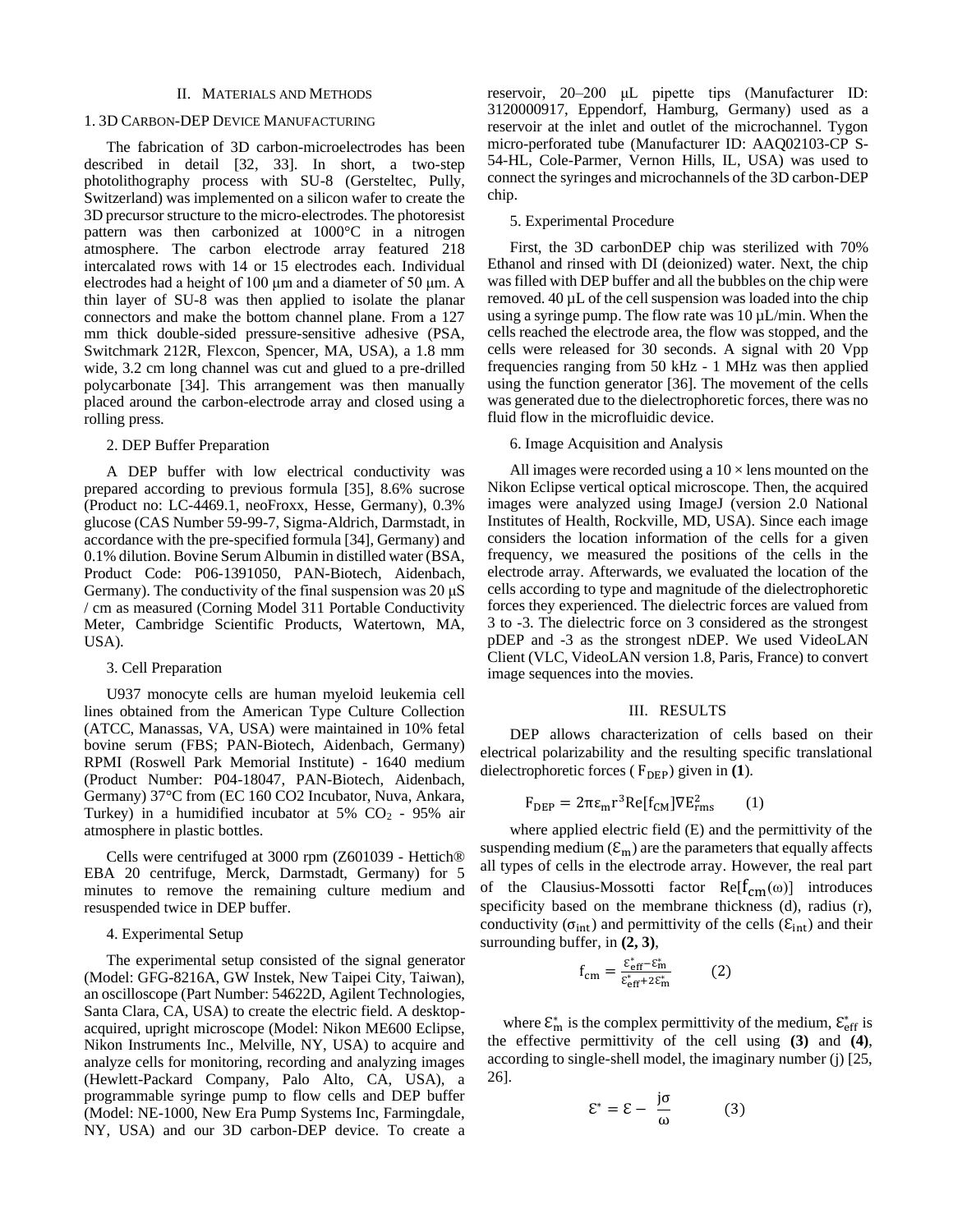$$
\mathcal{E}_{\rm eff}^* = \mathcal{E}_{\rm mem}^* \frac{(\frac{r}{r-d})^3 + 2\frac{\mathcal{E}_{\rm int}^* - \mathcal{E}_{\rm mem}^*}{(\frac{r}{r-d})^3 - \frac{\mathcal{E}_{\rm int}^* - \mathcal{E}_{\rm mem}^*}{\mathcal{E}_{\rm int}^* + 2\mathcal{E}_{\rm mem}^*}}{(4)}
$$
 (4)

These intrinsic dielectric properties determine the polarizability of the cells under the applied non-uniform electric field. Hence, each specific cell type will experience a specific DEP force. When the Re $[f_{cm}(\omega)]$  is positive, the cells migrate towards regions of high electric field gradient in a phenomenon known as positive-DEP (pDEP). When the  $Re[f_{cm}(\omega)]$  is negative, negative DEP (nDEP) occurs, and cells migrate away from the field gradient. The frequency when the cells experience zero  $F_{DEP}$  is defined as the crossover frequency (CF).

In order to determine the dielectrophoretic responses of the cells, the location of each cell was measured in each frequency when the electric field was applied. Fig. 1 illustrated the number of cells those experienced strong pDEP (3), pDEP (2), weak pDEP (1), CF (0), weak nDEP (-1), nDEP (-2), strong nDEP (-3) at 50 kHz, 100 kHz, 200 kHz, 300 kHz, 400 kHz and 1000 kHz frequencies when 20  $V_{pp}$  was applied.

In order to quantify heterogeneity of the monocyte population in terms of their dielectrophoretic behaviors at least 50 single cells were analyzed for each case. Fig. 2 shows the trajectory of single monocytes when they started their motion at CF, weak nDEP (-1), nDEP (-2) and strong nDEP (-3). When the cells started their movement at pDEP, they remained at pDEP region without moving to CF or nDEP.

We followed 80 monocyte cells in the electrode array when DEP forces were acting on them. There was no fluid flow in the electrode array. We categorized cells according to their initial DEP responses. Fig. 2a presents the DEP behavior of the cells when they started their motion at CF.



Figure 1. DEP response of the monocyte population. The number of monocyte cells was counted at strong pDEP (3), pDEP (2), weak pDEP (1), CF, weak nDEP (1), nDEP (2), strong nDEP (-3) regions of the electrode array when 50 kHz to 1 MHz frequency, 20  $V_{pp}$  was applied. 80 cells for each frequency was counted.



Figure 2. The trajectory of single monocytes in the presence of the nonuniform electric field with 20  $V_{pp}$ , 100 kHz to 1 MHz frequency range. DEP responses of the cells when they started their behavior in the a) CF, b) weak nDEP, c) nDEP, d) strong nDEP regions of the electrode array.

Next, we evaluated the responses of the monocytes when they started at weak nDEP (Fig. 2b), nDEP (Fig. 2c), and strong nDEP (Fig. 2d). As mentioned above, we used fluid flow to load the cells into the microfluidic device, there was no any fluid flow in the electrode array during the experiments.

In the absence of the fluid flow, in the presence of the DEP forces, the diameters of the cells changed as shown in Fig. 3. We measured the height (H) and width (W) of the 50 monocyte cells for each frequency ranging from 100 kHz to 1 MHz when 20  $V_{pp}$  was applied.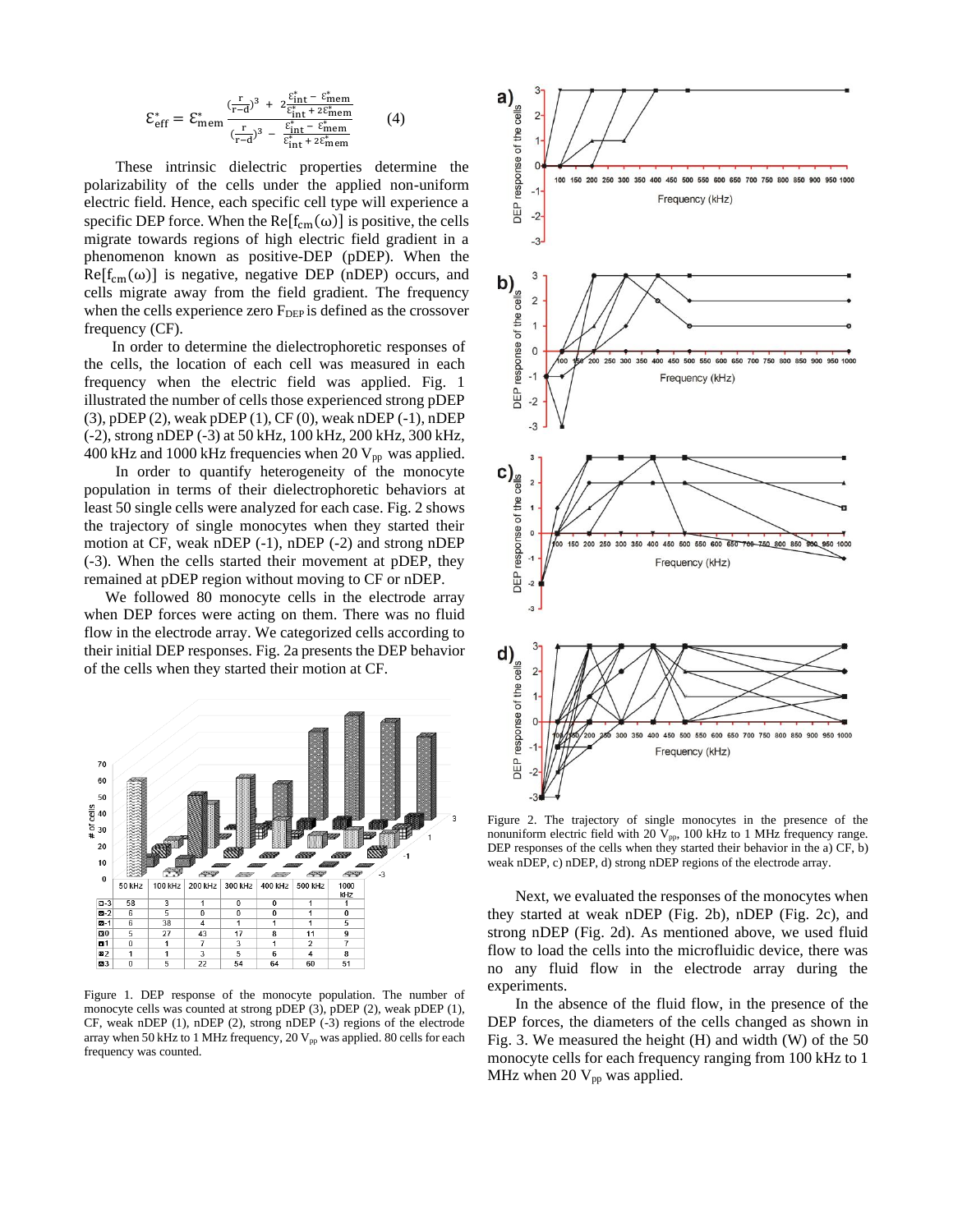

Figure 3. DEP deformation indexes for monocyte population. Deformation index was calculated by measuring the height and width of the single monocytes. 50 monocytes were analyzed for each frequency (Supplementary movie). Red lines show means and standard error values.

We calculated the deformation index (DI) of each monocyte using the following formula (**5**) as described in [26].

$$
DI = \frac{H}{W} \tag{5}
$$

Fig. 4, as a representative, shows the deformation of single monocytes in the presences of DEP forces. We measured the height and width of three monocytes frame-byframe to follow the change of their deformation index for the varying DEP forces. We labelled monocytes in red, blue and yellow lines in the images, Fig. 4a. Fig. 4b displays the change of monocyte deformation index (labelled in Fig. 4a) according to applied dielectrophoretic forces.





Figure 4. DEP deformation trend for the single monocytes. a) Snapshots of electrode arrays with labeled cells that shows motion and deformation of cells during the applied electric field (Supplementary movie). b) The change in the deformation index for the labeled cells in the electrode array.

#### IV. CONCLUSION

Here we presented experiments that quantify heterogeneity of monocytes according to their intrinsic dielectrophoretic properties in terms of dielectrophoretic movement and dielectrophoretic deformation index at the single-cell level. We conclude that the change of the deformation index is correlated with the generated DEP forces on the monocytes. When the cells are attracted by strong pDEP, their height decreases, and width increases then their deformation index become less than 1. When the cells are at the crossover frequency, the existing DEP forces are so weak, almost zero, therefore, deformation index of the cells was closer to one. When the electrodes repel the cells, their deformation index increases. In this study, we particularly emphasize on DEP generated deformation index of monocytes since monocytes and other white blood cells are capable of infiltrating different types of tissue. The intrinsic cellular heterogeneity of white blood cells might phenotypically affect their plasticity that we can quantity using DEP.

#### **REFERENCES**

- 1. M. J. Pittet, & F. K. Swirski, "Monocytes link atherosclerosis and cancer", European Journal of Immunology, 41(9), 2519–2522, 2011.
- 2. A. Etzerodt, K. Tsalkitzi, M. Manieck, W. Damsky, M. Delfini, E. Baudoin … T. Lawrence, "Specific targeting of CD163 TAMs mobilizes inflammatory monocytes and promotes T cell-mediated tumor regression" The Journal of Experimental Medicine, 216(10), 2394–2411, 2019
- 3. C. Atri, F. Guerfali, & D. Laouini, "Role of Human Macrophage Polarization in Inflammation during Infectious Diseases" International Journal of Molecular Sciences, 19(6), 1801, 2018.
- 4. A. Yuan, Y.J. Hsiao, H-Y Chen, H.W. Chen, C-C. Ho, Y-Y. Chen, et al., "Opposite Effects of M1 and M2 Macrophage Subtypes on Lung Cancer Progression". Sci Rep., 5:14273, 2015
- 5. W. Ying, P. S. Cheruku, F. W. Bazer, S. H. Safe, & B. Zhou, "Investigation of Macrophage Polarization Using Bone Marrow-Derived Macrophages", J. Vis. Exp. (76), e50323, 2013.
- 6. M. Zhang, G. Hutter, S. A. Kahn, T. D. Azad, S. Gholamin, C. Y. Xu, … S. H. Cheshier, "Anti-CD47 Treatment Stimulates Phagocytosis of Glioblastoma by M1 and M2 Polarized Macrophages and Promotes M1 Polarized Macrophages In Vivo", Plos One, 11(4), 2016.
- 7. A. Jaffe, & J. Voldman, "Multi-frequency dielectrophoretic characterization of single cells", Microsystems & Nanoengineering, 4(1), 2018.
- 8. M. J. Fulwyler, "Particle Separator", US 80584, issued 1965-06-01
- 9. M. J. Fulwyler, "Electronic Separation of Biological Cells by Volume", Science, 150(3698), 910–911, 1965.
- 10. S. Miltenyi, W. Müller, W. Weichel, & A. Radbruch, "High gradient magnetic cell separation with MACS", Cytometry, 11(2), 231–238, 1990.
- 11. J. Alvankarian, A. Bahadorimehr, B. Yeop Majlis, "A pillar-based microfilter for isolation of white blood cells on elastomeric substrate", Biomicrofluidics, vol. 7, no. 1, pp. 014102, 2013.
- 12. R.-G. Wu, H.-C. Tseng, H.-Y. Chang, & F.-G. Tseng, "Label-free blood cells separation and enrichment from whole blood by highthroughput hydrodynamic and inertial force", 2013 Transducers & Eurosensors XXVII: The 17th International Conference on Solid-State Sensors, Actuators and Microsystems (Transducers & Eurosensors XXVII), 2013.
- 13. H. Zhang, & K.-K. Liu, " Optical tweezers for single cells. Journal of The Royal Society Interface", 5(24), 671–690, 2008.
- 14. F. Petersson, L. Åberg, A.-M. Swärd-Nilsson,& T. Laurell, "Free Flow Acoustophoresis: Microfluidic-Based Mode of Particle and Cell Separation", Analytical Chemistry, 79(14), 5117–5123, 2007.